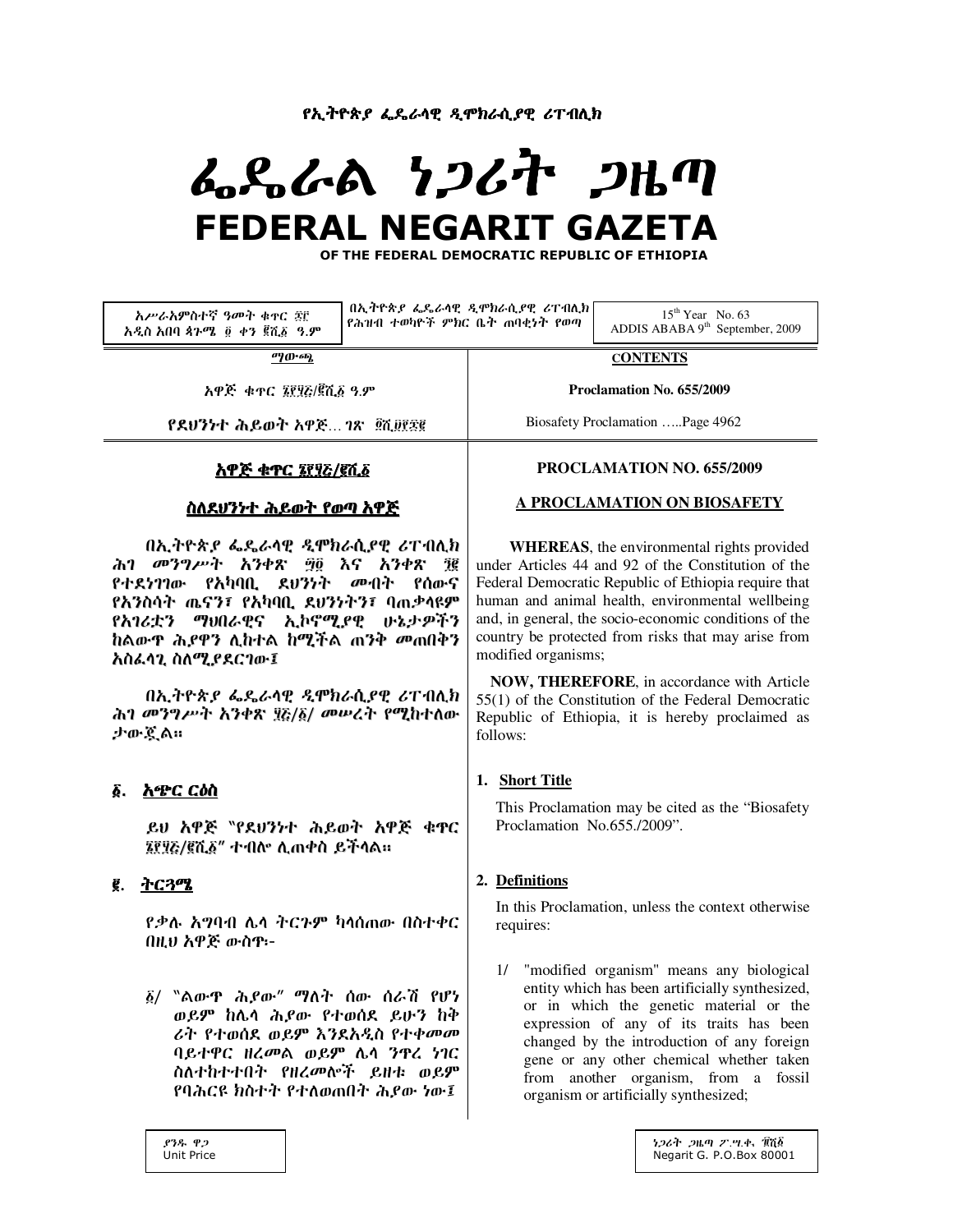- ፪/ "እንቅስቃሴ" ማለት ልውዋ ሕያውን መሥራት ወይም ለትምህርት፣ ለምርምር፣ ለምርት፣ ወደ አገር ውስዋ ለማስገባት፣ ወደ ውጪ ለመሳክ፣ በትራንዚት ለማስተላለፍ፣ ለተጨነ ልቀት፣ በዝግ ለማምረት፣ ለማጓጓዝ፣ ለገበደ ለማቅረብ፣ ለሰው ወይም ለእንስሳ በመድኃኒትነት ለመጠቀም፣ ለምግብነት፣ ለመኖነት ወይም ለፋብሪካ ዋሬ <u>ዕቃነት ማዋል ነው፤</u>
- f/ "መሥራት" ማለት በዘመናዊ ዋበበ ሕይወት ልውዋ ሕደው እንዲገኝ ማድረግ ነው፤
- ô/ ``ዝግ አጠቃቀም" ማለት በሰው ወይ**ም** በእንሰሳት ጤና ወይም በአካባቢ ላይ የሚከተል ያልታቀደ ተፅዕኖን ለመከላከል በቁሳዊና በንዋረ ነገራዊ ከለሳ ታዋረውና በባለሥልጣኑ በወጣው በተገቢው መመሪያ ከተፌቀደው ስፋት ባልበለጠ ቦታ ተወስነው ልውዋ ሕያዋን እንዲሰሩ፣ እንዲያድጉ፣ እንዲከማቹ፣ እንዲወገዱ ወይም ትምህርት-*ንና ምርምርን ጨምሮ በሆነ ሌላ መንገድ* በዋቅም ላይ እንዲውሉ ማድረግ ነው፤
- *ξ/ ``የተጤነ ልቀት'' ማ*ለት ከግንዛቤ በመነጨ ስምምነት መሠረት ልውዋ ሕያውን ለን *ግድ*፣ ለም*ግ*ብ፣ ለእርዳታ ምግብ፣ አካባቢን ለማፅዳት፣ ለማስተማሪያነት፣ ለምርምር፣ ለመስተዋት ቤት፣ ለውሃ ውስዋ አርባታ፣ ለእንስሳት መኖ፣ ለሰው ወይም ለእንስሳት ህክምና ወይም ለሌሳ ዋቅም በመዋል ወደ አካባቢ አንዲዳረስ ማድረግ ነው፤
- ፯/ "ከግንዛቤ የመነጨ ስምምነት" ማለት በዚህ አዋጅ መሠረት እንድ እንቅስቃሴ እንዲ ተገበር ከባለሥልጣኑ የሚሰዋ የአዎንታ ጽሑፍ ነው፤
- ፯/ "ስገቢያ ማቅረብ" ማስት ልውዋ ሕያውን ለተጤ*ነ* ልቀት ለማዋል ከግንዛቤ የመነጨ ስምምነትን ከተቀበሉ በኋላ በእርዳታ ምግብነት መስጠትን ጨምሮ ለሶስተኛ ወገን በሽያጭ፣ በስጦታ ወይም በሌላ መንገድ ማስተሳለፍ ነው፤
- ፰/ ``ማህበራዊና ኢኮኖሚያዊ ተፅዕኖ" ማለት ከማንኛውም እንቅስቃሴ በቀዋታ ወይም በተዘዋዋሪ መንገድ የአገር ኢኮኖሚን ጨምሮ በማሕበረሰቦች ማህበራዊ ወይም ባሕላዊ ሁኔታዎች፣ የኑሮ መሠረት፣ ነባር *ለ*ውቀት ወይ**ም ዋ**በብ ላይ የሚደርስ አሉታዊ ውጤት ነው፤
- 2/ "transaction" means any making or use of any modified organism in teaching, production, import, export, transit, release, contained production, transport, placing on the market, or use as pharmaceutical, as food, as feed or for processing;
- 3/ "making" means the development of a modified organism through modern biotechnology;
- 4/ "contained use" means any operation in which modified organisms are produced, grown, stored, destroyed or used in some other way including for teaching and research isolated by physical and chemical barriers in space not exceeding the requirement stated in the appropriate directive issued by the Authority with a view to effectively preventing their contact with, and their unintended impact on, human, animals and the external environment:
- $5/$ "deliberate release" means any introduction into the environment of a modified organism based on an advance informed agreement and includes, inter alia, any use in commerce, food, aid food, remediation, teaching, research, greenhouses, aqua-culture, animal feed or other inputs for animals, medicines for humans or animals, or disposal;
- 6/ "advance informed agreement" means a written consent granted by the Authority for the undertaking of a transaction in accordance with this Proclamation:
- 7/ "placing on the market" means obtaining an advance informed agreement for deliberate release and making available to third parties a modified organism for any use by selling, giving away or in any other way, and includes giving as aid food;
- 8/ "socio-economic impact" means any direct or indirect adverse effect that results from a transaction on the social or cultural conditions, the livelihood or indigenous knowledge systems or technologies of a local community, including on the economy of the country;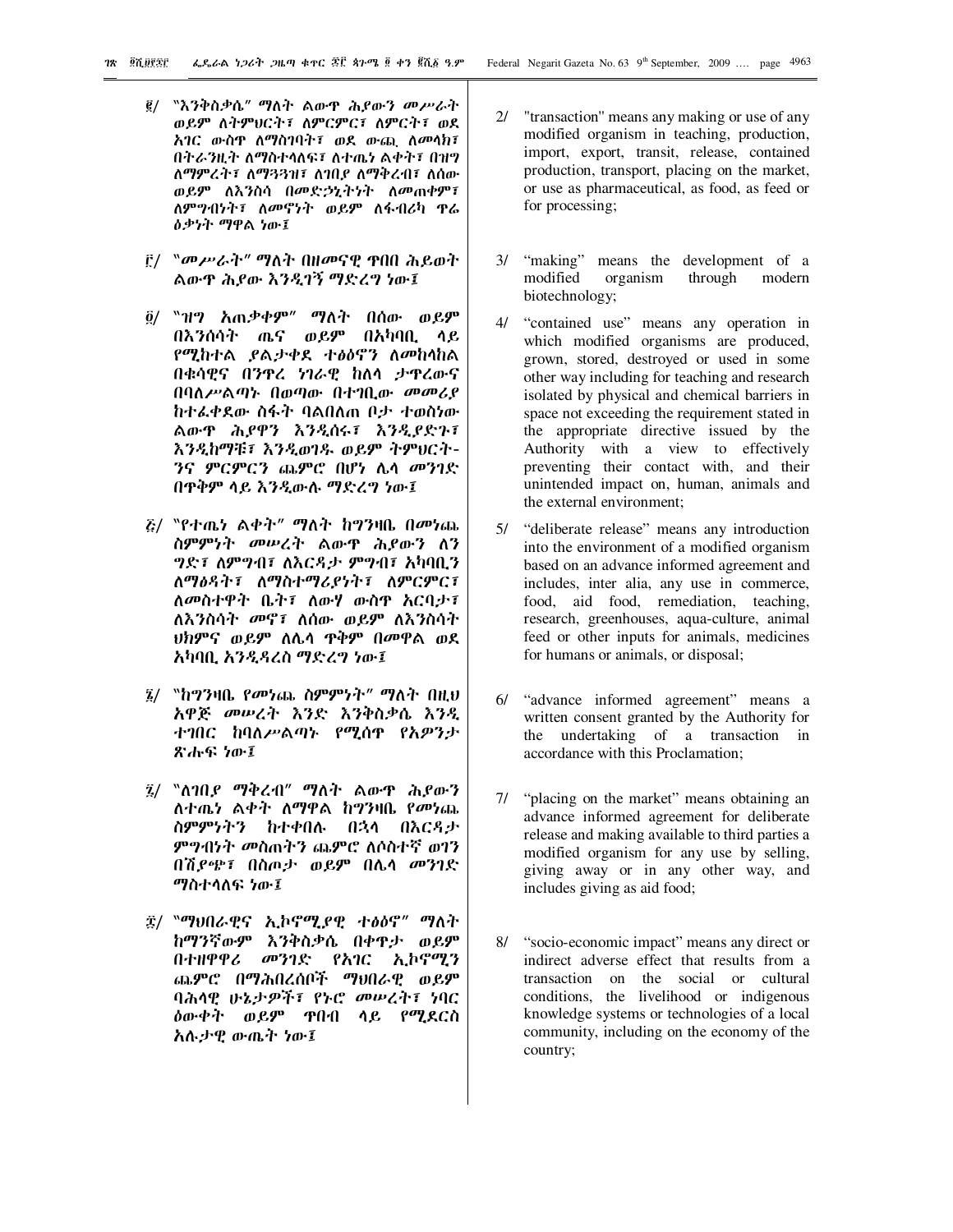- ፱/ 〝ጠንቅ″ ማለት ከየትኛውም እንቅስቃሴ በቀ ዋታ ወይም በተዘዋዋሪ መንገድ፣ በአጭር፣ በመካከለኛ ወይም በረጅም ጊዜ በሰው ወይም በእንስሳ ጤና፣ በብዝሐ ሕይወት፣ በአካባቢ፣ በማህበረሰቦች ማህበራዊ፣ ኢኮኖ ሚያዊ ወይም ባህሳዊ ሁኔታ፣ ወይም በእገሪቷ ኢኮኖሚ፣ ላይ ሊከተል የሚችል አደ*ጋ ነ*ው፤
- $I$ / ``ፕሮቶኮል" ማለት በአዋጅ ቁዋር ffgg/ipf1& የፀደቀው የብዝሐ ሕይወት ኮንቬንሽን የካርታኼና የደሕንነተ ሕይወት ፕሮቶኮል ነው፤
- $\overline{16}/$  "ሥልጣን ያስው ብሔራዊ መሥሪያ ቤት" ማለት በፕሮቶኮሉ ከአንቀጽ ፯ እስከ ፲፪ የተዘረዘሩትን ተግባራት እንዲያስፌፅም ልውዋ ሕያው ወደ ኢትዮጵያ ከሚላክበት አገር መንግሥት ሥልጣን የተሰጠው ተቋም ው፤
- ፲፪/ "ባለሥልጣን" ማለት በአዋጅ ቁዋር <u> 0932/10932</u> የተቋቋመው የኢትዮጵ*ያ* ፌዴራሳዊ ዲሞክራሲያዊ ሪፐብሊክ የአካባቢ ዋቢቃ ባለሥልጣን ነው፤
- ፲፫/ ᠉ሥልጣን የተሰጠው ፌቃድ ሰጪ መሥሪያ ቤት" ማለት የንግድ ወይም የሥራ ፌቃድ እንዲሰዋ በሀግ ሥልጣን የተሰጠው ማንኛ ውም የመንግሥት አካል ነው፤
- ፲፬/ "ተቆጣጣሪ" ማለት ይህ አዋጅና በአዋጁ መሠረት የወጡ ደንቦችና መመሪያዎች *መከበራቸውን ለማረጋግ*ዋ የፍተሻና ሌሳ የቁዋዋር እርምጃ እንዲወስድ ባለሥልጣኑ በሚያወጣው መመሪያ መሠረት የተሾመ ሰው ነው፤
- ፲፪/ "ብሔራዊ የደሀንነተ ሕይወት የመረጃ ሥርዓት" ማለት በፕሮቶኮሉ አንቀፅ ፳ መሥረት ስለልውዋ ህያዋን የሚዘግቡ ሳይንሳዊ፣ ዋበባዊ፣ አካባቢ,የዊና ሕግ ነክ መረጀዎችንና የልውዋ ህያዋን አያያዝን በሚመለከት የልምድ ልውውዋ ለማስገኘት በባለሥልጣኑ የተዘረ*ጋ ሥርዓት ነ*ው፤
- ፲፮/ "ክልል" ማለት በኢትዮጵያ ፌዴራሳዊ ዲሞክራሲያዊ ሪፐብሊክ ሕገ መንግሥት አንቀጽ ፵፯ የተመለከተው ማንኛውም ክልል ሲሆን የአዲስ አበባ እና የድሬዳዋ የከተማ አስተዳደሮችን ይጨምራል፤
- 9/ "risk" means direct or indirect, short, medium or long-term danger that may befall human or animal health, biological diversity, the environment, socio-economic or cultural conditions of local communities or the economic condition of the country from any transaction;
- 10/ "Protocol" means the Cartagena Protocol on Biosafety to the Convention on Biological Diversity ratified by Proclamation No. 362/2003;
- 11/ "competent national authority" means the institution of a country of export of any modified organism designated by the government of that exporting country to carry out the functions stipulated under Articles 7 to 12 of the Protocol;
- 12/ "Authority" means the Environmental Protection Authority of the Federal Democratic Republic of Ethiopia established pursuant to Proclamation No. 295/2002;
- 13/ "competent licensing agency" means any organ of government empowered by law to issue a business license or a work permit;
- 14/ "inspector" means a person appointed pursuant the directives issued by the Authority to undertake examination and any other control measures to ensure compliance with this Proclamation and with regulations and directives issued hereunder;
- 15/ "national biosafety clearing-house" means a system of acquisition and management of, and access to, information established by the Authority based on Article 20 of the Protocol in order to facilitate the exchange of scientific, technical, environmental and legal information and experience with modified organisms;
- 16/ "region" means any regional state referred to in Article 47 of the Constitution of the Federal Democratic Republic of Ethiopia and includes the Addis Ababa and Dire Dawa city administrations;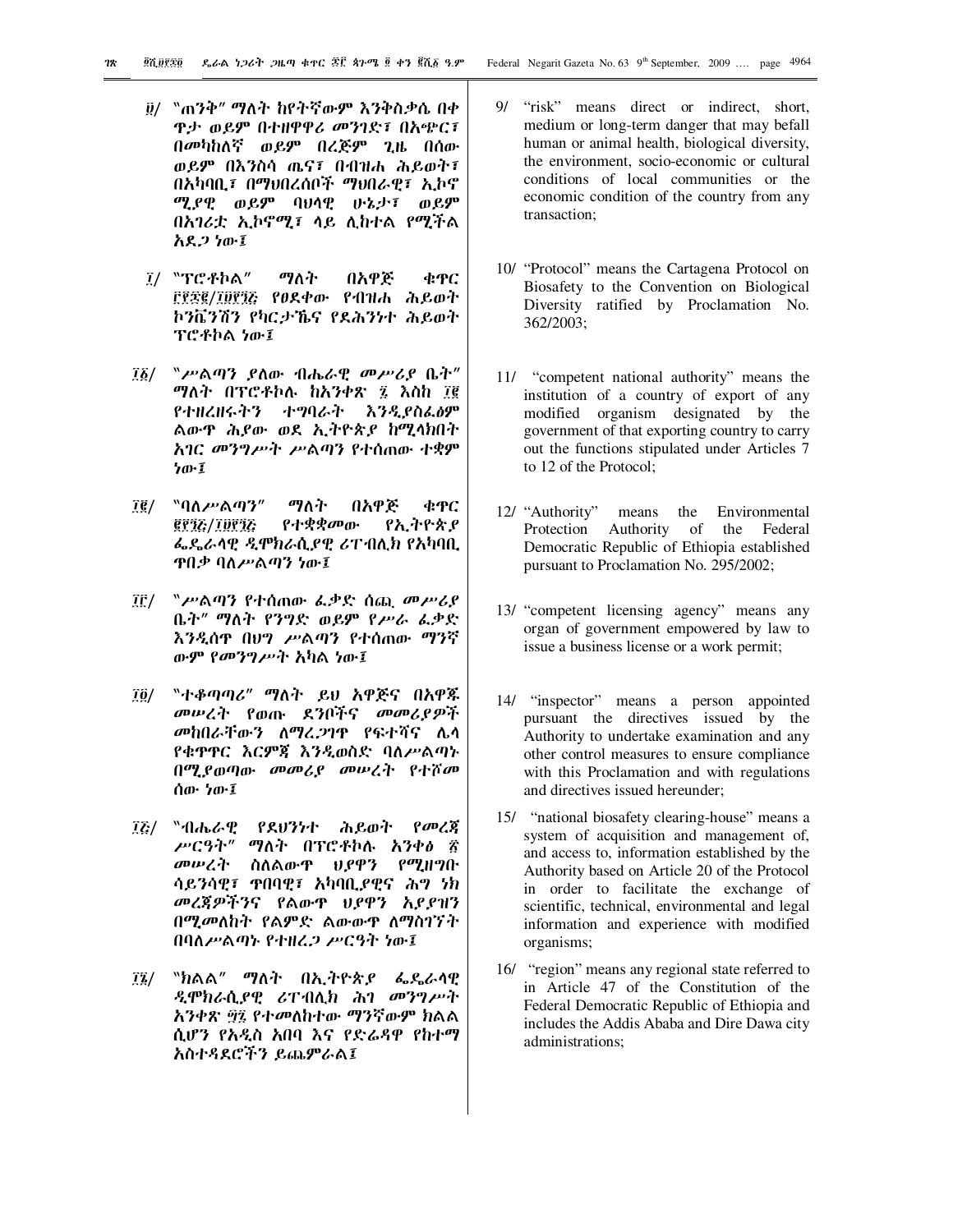- $\tilde{H}$  $\tilde{Z}$ /  $\tilde{Z}$   $\tilde{Z}$   $\tilde{Z}$   $\tilde{Z}$   $\tilde{Z}$   $\tilde{Z}$   $\tilde{Z}$   $\tilde{Z}$   $\tilde{Z}$   $\tilde{Z}$   $\tilde{Z}$   $\tilde{Z}$   $\tilde{Z}$   $\tilde{Z}$   $\tilde{Z}$   $\tilde{Z}$   $\tilde{Z}$   $\tilde{Z}$   $\tilde{Z}$   $\tilde{Z}$   $\tilde{Z}$   $\tilde{Z}$   $\tilde$ እንቅስቃሴ ለማካሂድ ከግንዛቤ የ*መነ*ጨ ስምምነት እንዲሰጠው ስባለሥልጣኑ ያመለከተ ሰው ነው፤
- $\tilde{R}$  "ፈ.ቃድ የተሰጠው ሰው" ማለት ከግንዛቤ የመነጨ ስ**ምምነት ከባለ**ሥልጣኑ የተሰጠው ሰው ነው፤
- ፲፱/ "ሰው" ማለት የተራዋሮ ሰው ወይም በሕግ የሰውንት መብት የተሰጠው እካል ነው፤
- ፳/ ማንኛውም በወንድ ጾታ የተገለጸው እነጋገር ሴትንም ይጨምራል።

## <u>ሮ</u>. የተፈጻሚነት ወሰን

- $\tilde{g}/$  የዚህ አንቀጽ ንዑስ አንቀጽ /፪/ እና /፫/ ድን*ጋ*ጌዎች እንደተጠበቁ ሆኖ ይህ አዋጅ በማንኛውም እንቅስቃሴ ላይ ተፈፃሚ ይሆናል።
- e/ ኢትዮጵ*ያ ያፀ*ደቀችው እስከሆነ ድረስ ለሰው ሕክምና የሚሆንን፣ በኢትዮጵያ ግዛት በትራንዚት የሚያልፍን ወይም ጎጂ ተፅዕኖ የማምጣት እድል የለውም የተባለን ልውዋ ሕያው የሚመለከት ዓለም ዓቀፍ ስምምነት በኢትዮጵያ ተፈጻሚ ይሆናል።
- $\bar{g}$ / ባለሥልጣኑ በዚህ አንቀጽ ንዑስ አንቀጽ / $\bar{g}$ / የተጠቀሱት እንቅስቃሴዎችን የሚመለከት መረጃ በዚህ አዋጅ አንቀጽ ፲፫ መሥረት በተቋቋመው ብሔራዊ የደሕንነተ ሕይወት የመረጃ ሥርዓት ማስገባት አለበት።

# ፬. የአዋጁ ዓላማ

የአዋጁ ዓላማ በሰውና በእንስሳት ጤና፣ በብዝሐ ሕይወት፣ በአካባቢ፣ በማኅበረሰቦችና በአጠቃ-ሳዩም በሆገር ሳይ ከልውዋ ሕደዋን ሲደረስ የሚችለውን አሉታዊ ተፅዕኖ ማስቀረት ወይም ቢያንስ እስከ ኢምንታዊነት ደረጃ ድረስ ማሳነስ ነው።

#### $\delta$ . ከግንዛቤ የመነጨ ስምምነት

፩/ የዚህ አዋጅ አንቀጽ ፫ ድን*ጋ*ጌዎች እንደተጠበቁ ሆነው ከግንዛቤ *የመነ*ጨ ስምምነትን ያሳገኘ ሰው በማንኛውም እንቅስቃሴ ለመሰማራት አይፌቀድለትም።

- 17/ "applicant" means any person who submits an application to the Authority seeking an advance informed agreement to engage in a transaction;
- 18/ "authorized person" means any person who has been given an advance informed agreement by the Authority;
- 19/ "person" means a natural or juridical person;
- 20/ any expression in the masculine gender includes the feminine.

## **3. Scope of Application**

- 1/ Without prejudice to the provisions of subarticle (2) and (3) of this Article, this Proclamation shall apply to any transaction.
- 2/ Any treaty, provided that it has been ratified by Ethiopia, on the regulation of modified organism that is to be used as a pharmaceutical for humans, that is to transit through Ethiopian territory or that has been declared to have no adverse effect shall be applied throughout the territory of Ethiopia.
- 3/ The Authority shall place information regarding the transactions referred to under sub-article (2) of this Article on the National Biosafety Clearing House established under Article 13 of this Proclamation.

## **4. Objective of the Proclamation**

The objective of this Proclamation is to protect human and animal health, biological diversity and in general, the environment , local communities and the country at large by preventing or at least managing down to levels of insignificance the adverse effects of modified organisms.

## **5. Advance Informed Agreement**

1/ Without prejudice to the provisions of Article 3 of this Proclamation, no person shall engage in any transaction without obtaining an advance informed agreement.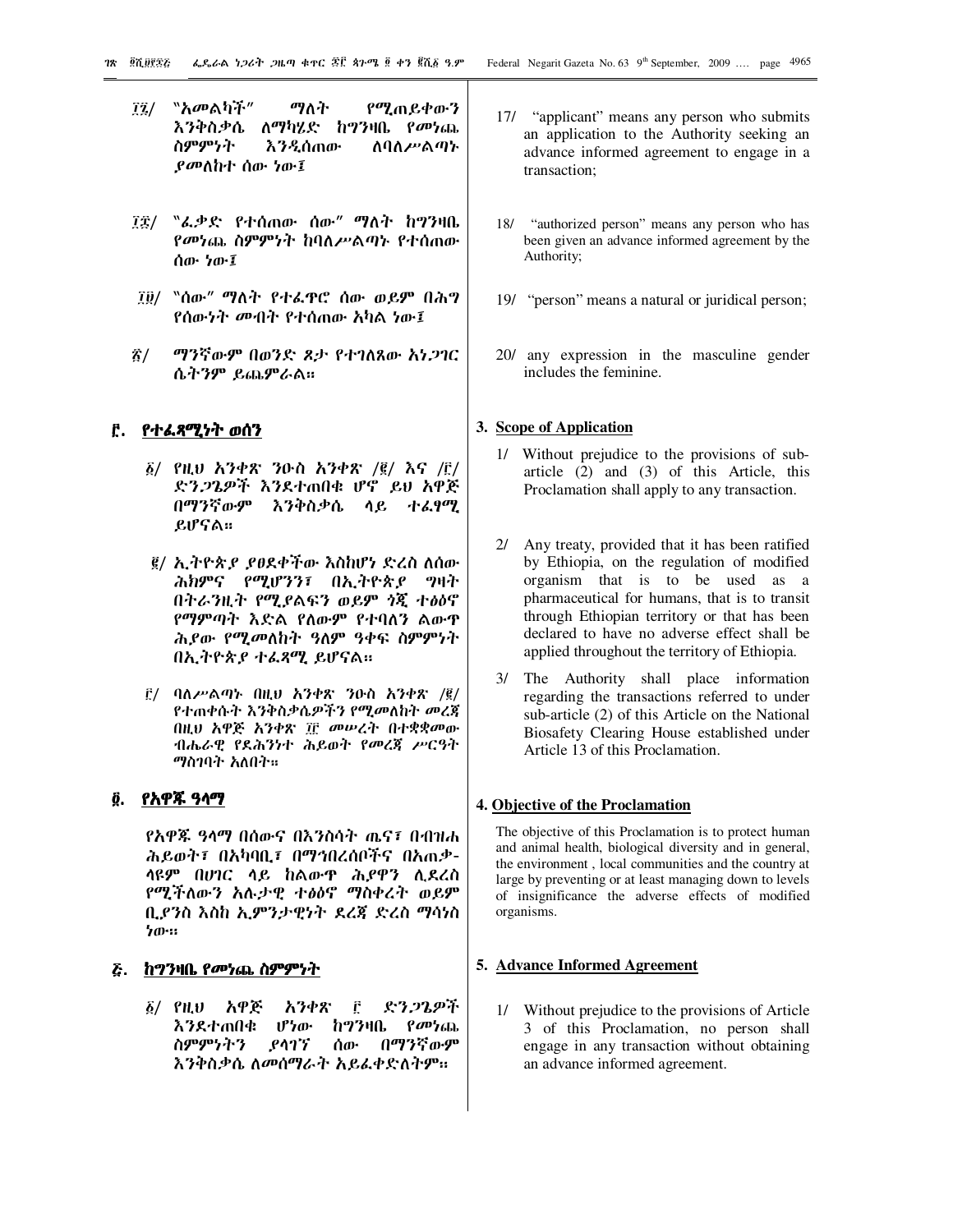- ፪/ በማንኛውም እንቅስቃሴ ለመሰማራት የሚፌልግ ሰው በዚህ አዋጅና በአዋጁ መሠረት በሚወጡት ደንቦችና መመሪያዎች መሠረት የተዘጋጀ ማመልከቻ ለባለሥልጣኑ ማቅረብ አለበት።
- ፫/ ባለ*ሥ*ልጣኑ ከግንዛቤ የመነጨ ስምምነት ለመስጠት እንዲቻለው አመልካቹ በዚህ አዋጅ የተመለከቱ ግዴታዎችን ለማሟላት  $\mathbf{0} \Phi$ ዋስትና እንዲያቀርብ መጠየቅ ይችሳል።

## ፮. የአመልካች ግ<u>ዴታ</u>

- ፩/ አመልካቹ የጠንቅ *ግ*ምገማውን በዚህ አዋጅ መሠረት በሚወጡ ደንቦችና መመሪያዎች መሥረት ብቃት ባለው ባለሙያ ማካሄድና ዘገባ ማዚጋጀት፣ ዘገባውንም ባለሥልጣኑ ያስፌልጋሉ ካላቸው ከሌሎች ሰነዶች *ጋ*ር ለባለ*ሥ*ልጣኑ ማቅረብ አለበት።
- ፪/ የጠንቅ ግምገማ ዘገባው ከዝርዝር ሙያዊ ትንታኔው በተጨማሪ ማንም ሲረዳው በሚችል ቋንቋ የትንታኔውን ይዘት ባጭሩ ከያዘ መግለጫ ጋር መቅረብ አለበት።
- <u>፫/ የ</u>ጠንቅ *ግምገማ የማካሄጀና ዘገ*ባ የማዘ*ጋጀ* ወጪ በአመልካቹ መሽፌን አለበት።

#### ፯. ምንነትን መለየትና ጽፎ መስጠፍ

- ፩/ በዚህ አዋጅ *መሡረት* በሚወጡ አግባብነት ባላቸው ደንቦችና መመሪያዎች መሠረት የልውዋ ሕደዉን ምንነት በአማርኛና በእንግሊዘኛ ቋንቋዎች የሚገልፅ ፅሁፍ በልውዋ ሕደው ዋቅል ላይ ባልተለጠፌበት ልውዋ ሀያው ከቤተ ሙከራ ዝግ ሁኔ*ታ* ውጪ *ግ*ንኛውም እንቅስቃሴ መካሄድ የለበትም።
- ፪/ ``በዘረመሳዊ ምሕንድስና የተለወጠ ሕይው ይገኝበት ይሆናል" የሚል ወይም ተመሳሳይ *ግ*ልጽ *ያ*ልሆነ ጽሁፍ በዋቅሉ ሳይ መስጠፍ የተከለከለ ነው።
- ፫/ በልውዋ ሕ*ያዋን* ዋቅል ውስዋ የሚገኘውን ማንኛውንም ልውዋ ሕያዉ ምንነት በተለጠፌበት ጽሁፍ ሳይ ሳይገልጹ መተው የተከለከለ ነው።
- <u>ō/ ማንኛውም ሰው በዋቅሉ ውስዋ ምንም</u> ዓይነት ልውዋ ሕደው የማይገኝበት መሆኑን ካረ.2ገጠ "ልውዋ ሕያው የለበትም" የሚል ጽሁፍ ሊለዋፍበት ይችላል።
- 2/ Any person who intends to engage in any transaction shall submit to the Authority an application prepared in accordance with this Proclamation and regulations and directives to be issued pursuant to this Proclamation.
- $3/$ The Authority may, as a condition for giving any advance informed agreement, require the applicant to furnish a guarantee which shall be sufficient to meet his obligations under this Proclamation.

## 6. Responsibility of Applicant

- 1/ The applicant shall use a qualified expert to undertake a risk assessment and prepare the report in accordance with regulations and pursuant to directives issued this Proclamation and submit the same to the Authority together with any other documents determined as necessary by the Authority.
- Besides a detailed technical analysis, a risk  $2l$ assessment report shall include a brief statement summarizing the report in nontechnical terms.
- $3/$ The cost of carrying out a risk assessment and writing a risk assessment report shall be borne by the applicant.

# 7. Identification and Labeling

- 1/ No transaction shall be carried out outside of the contained conditions of a laboratory unless the package of the modified organism has been labeled in both Amharic and English in accordance with the relevant regulations and directives issued pursuant to this Proclamation.
- 2/ It is prohibited to write "may contain modified organisms" or any equivalent unspecific statement on a label.
- $3/$ It is prohibited to leave out any modified organism that is in the package of a modified organism unwritten on the label.
- $4/$ Any person is entitled to write the words "contains no modified organism" when the product in a package is known to be free from modified organisms.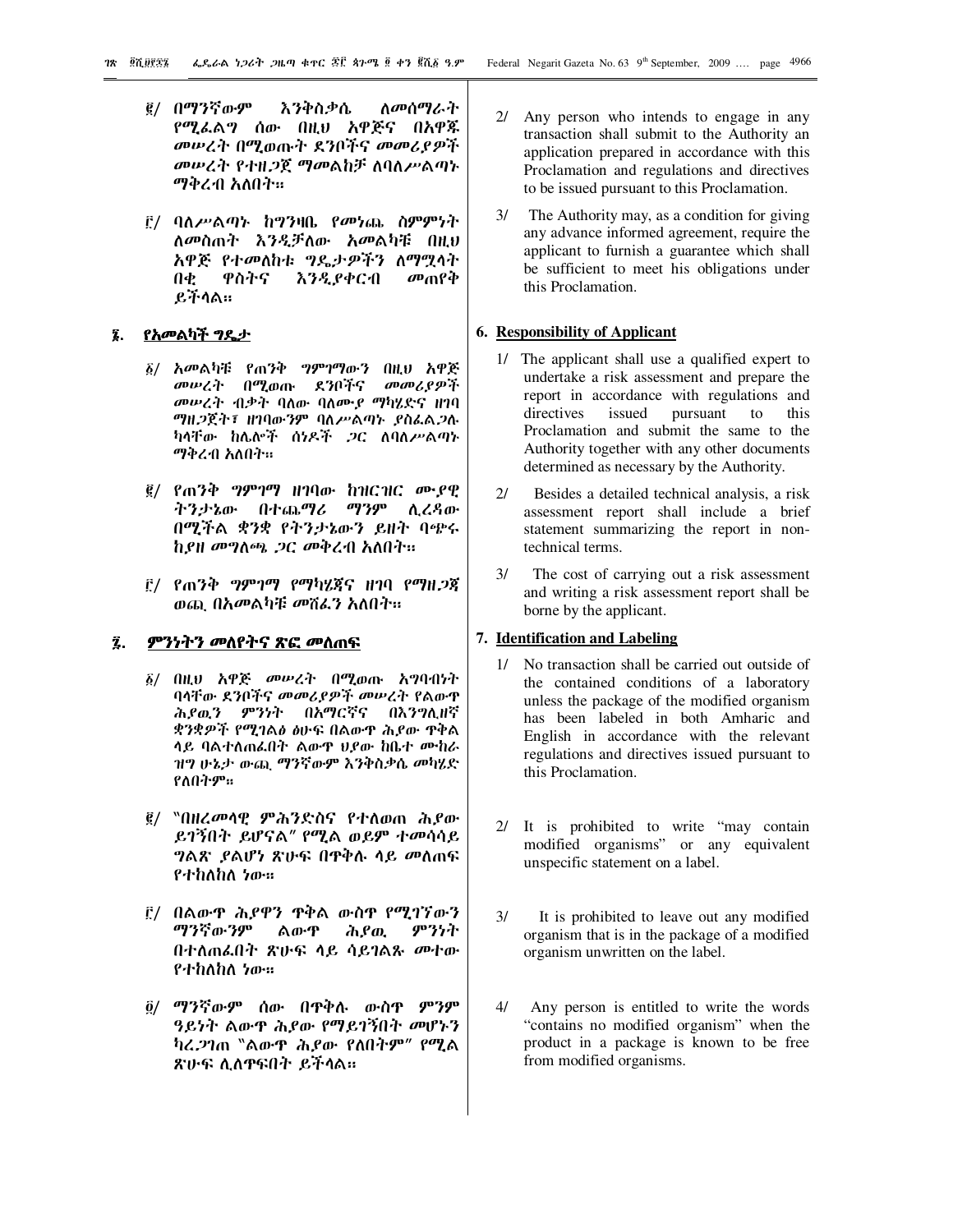#### ፰. ልውዋ ሕያው ወደ አገር ውስዋ ማስገባት

- $\S$ / ከግንዛቤ የመነጨ ስምምነት ሳይዙ ልውዋ ሕደውን ወደ አገር ውስዋ ማስገባት የተከለከለ ነው።
- ፪/ ልውዋ ሕያውን ወደ አገር ውስዋ ለማስገባት ከግንዛቤ የመነጨ ስምምነት እንዲሰዋ ከሚቀርበው ማመልከቻ *ጋ*ራ የሚያያዘው መረጃ ትክክለኛና የተሟሳ ስለመሆኑ የሳኪው እገር ሥልጣን ያለው ብሔራዊ መሥሪያ ቤት ሙሉ ኃሳፊነት መውሰዱን የመሥሪያ ቤቱ ኃላፊ በፊርማው ያረጋገጠበት መሆን አለበት።

#### ፱. *- መሥራትና* ሌሎች ዝግ አጠቃቀሞች

- $\delta/$  ልውዋ ሕይውን የሚሰራ ሰው የሚጠቀም-ባቸው ወሳጅ ሕያዋንን ባሕርያት፣ ምርምሩ የሚካሄድበትን ቦታና የአካባቢውን ሁኔታ በመገምገም በቅድመ ዋንቃቄ መርሕ ተመ-ስርቶ በሳይንሳዊነቱ ተቀባይነት ያለውንና በአካባቢ ላይ ጠንቅ የማያስከትልን አሥራር በመከተል ሊከሰት የሚችል ጠንቅን ወደ ኢምንታዊነት ደረጃ መቀነስ አለበት።
- ፪/ በዝግ የአጠቃቀም ሁኔታ በልውዋ ሕይው ቲጠ*ቃሚ* የሆነ ሰው ባልተጤነ ልቀት ምክንያት የሚከተለውን ጨምሮ ማንኛው-ምንም አደ*ጋ* ስማስቀረት አስፈላጊ የሆኑ የደሀንነት ዋንቃቄዎች መወሰዳቸውን ማረ*ጋገ*ዋ እና የተሰራውን ልውዋ ሕይው ወይም የዋለበትን አገልግሎት እንዲሁም ማንኛውንም *ያ*ልታሰበ ክስተት በመዝገብ መያዝ አለበት።
- ፫/ ዝግ አጠቃቀም በዚህ አዋጅ መሠረት በሚወጡ ደንቦችና መመሪያዎች መሠረት ለዚሁ ተግባር ማካሄጃ በባለሥልጣኑ ተመዝግቦ ፌቃድ በተሰጠው ቦታ ብቻ መካሂድ አለበት።

## ፲. በትራንዚት ማሳለ<u>ፍ</u>

- $\delta$ / ልውዋ ሕይውን በኢትዮጵያ ግዛት በኩል በትራንዚት ስማሳለፍ የሚፌልግ ሰው ይሆንኑ ለባለሥልጣኑ በቅድሚ*ያ* ማሳወቅ አለበት።
- ፪/ ባለሥልጣኑ በኢትዮጵያ ግዛት በኩል በትራንዚት ቢያልፍ አደገኛ ሆኖ የሚያገኘውን ልውዋ ሕያው በፕሮቶኮሉ የመረጃ ሥርዓት እንዲገለፅ ማድረግ አለበት።

#### **8. Importation of Modified Organisms**

- 1/ Importation of any modified organism without obtaining an advance informed agreement is prohibited.
- 2/ An application for an advance informed agreement for the importation of a modified organism shall be accompanied by a statement signed by the head of the competent national authority of the country of export to the effect that the competent national authority takes full responsibility for the completeness and accuracy of the information provided.

# **9. Making and other forms of Contained Use**

- 1/ Any person who makes a modified organism shall take into account the characteristics of the parental organisms used, the research site and the surrounding environment, and apply scientifically acceptable and environmentally sound practices based on the precautionary principle in order to minimize possible risks to insignificant level.
- 2/ Any person that uses a modified organism under contained conditions shall ensure that the necessary safety precautions, including measures to limit the detrimental effects of any unintentional release, are taken and shall keep records of all the making or use of the modified organism and of any unforeseen event encountered.
- 3/ Any contained use shall take place only in a facility registered by the Authority for such use in accordance with regulations and directives issued pursuant to this Proclamation.

## **10. Transit**

- 1/ A person who wishes to carry out any transit of a modified organism through the territory of Ethiopia shall notify the authority before that transit takes place.
- 2/ The Authority shall place any modified organism that it deems dangerous to transit through the territory of Ethiopia in the Biosafety Clearing-House of the Protocol.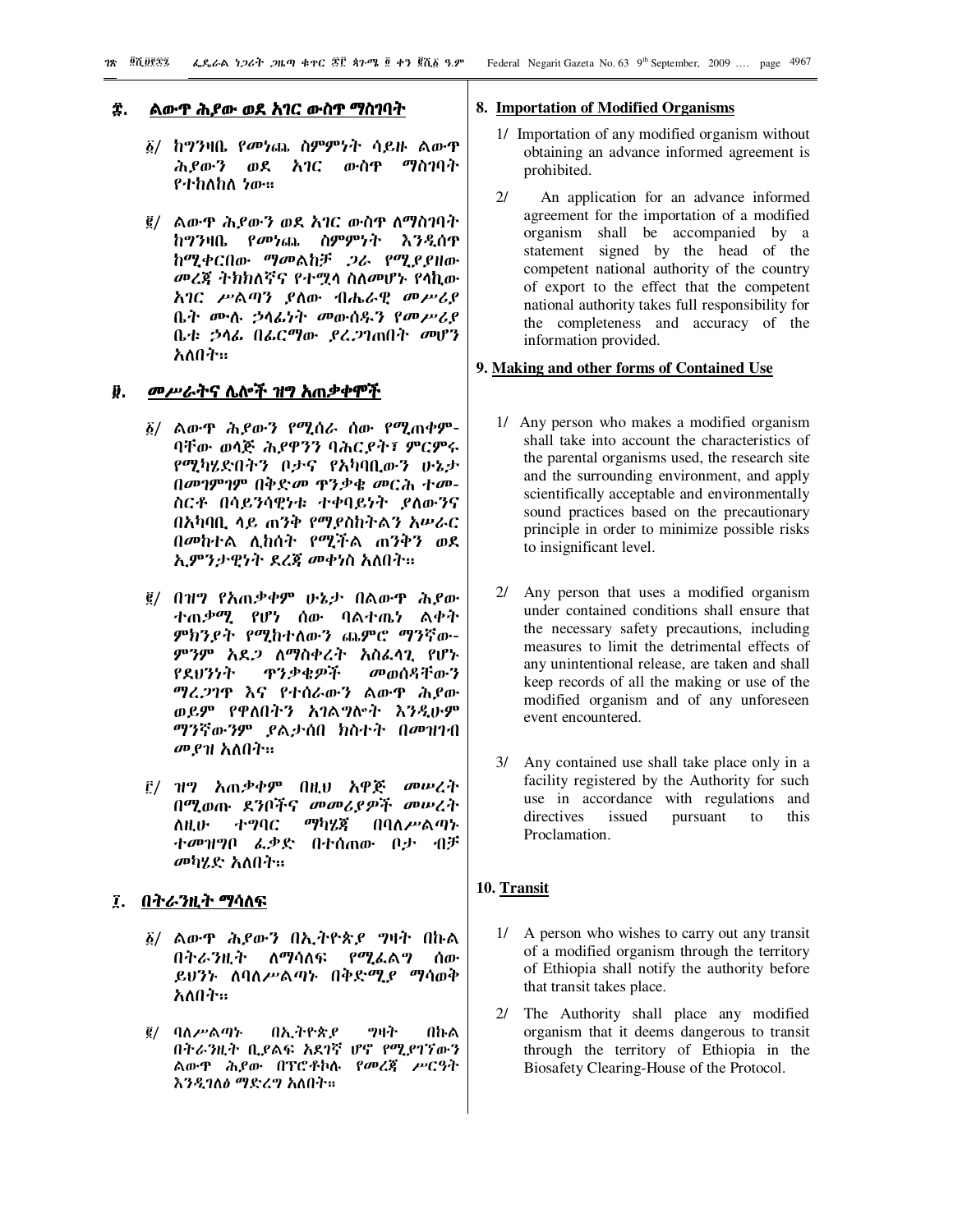#### ፲፩. <u>የሕዝብ ተሳትፎ</u>

- <u>፩/ ባለሥልጣኑ የጠንቅ ግምገማ ዘገባ</u> እንደደረሰው ዘገባውን በሕዝብ ማስታወቂያ አውታሮች በኩል ለባለድርሻዎች በማሰረ-ጨት ከአንድ ወር ሳልበለጠ ጊዜ አስተያ-የ*ቶችን መ*ሰብሰብ አለበት።
- <u>፪/ ከግንዛቤ የመነጨ ስምምነት ስለመስጠት</u> ወይም ስሳለመስጠት የሚቀርቡ አስተያየ-ቶች ባለሥልጣኑ በወሰነው የጊዜ ገደብ ውስዋ በጽሑፍ መቅረብ አለባቸው

## ፲፪. ብሔራዊ የደሀንነተ ሕይወት መረጃ ስርዓት

- ፩/ ባለሥልጣኑ ብሔራዊ የደሀንነተ ሕይወት መረጀ ሥርዓት ማቋቋም አለበት።
- $\tilde{g}/$  በዚህ አንቀጽ ንዑስ አንቀጽ / $\tilde{g}/$  መሥረት *የሚቋቋመ*ው የደህንነተ ሕይወት *መ*ረጀ ሥርዓት የሚከተሉትን መረጀዎች መያዝ አለበት፡-
	- $\bm{v}/\bm{\theta}$  በልውዋ  $\bm{v}$ ይዋን እውቀት ያሳቸው በኢ-*ት*ዮጵ*ያ ውስ*ዋ የሚገኙ ባለሙ*ያዎች* ስም፣ አድራሻና ሌሎች ተዛማጅ መረጀዎች፤
	- ለ/ ወደ አገር ውስዋ እንዲገቡና ወደ ውጭ እንዲላኩ ፌቃድ የተሰጣቸውና የተከለ-ከሉ የልውዋ ህያዋንን ዝርዝር፤
	- ሐ/ ይህ አዋጅ በሚፌቅደው መሠረት የቀረቡ ማመልከቻዎችን፤
	- መ/ አግባብነት ያላቸውን አዋጆች፣ ደንቦች፣ መመሪያዎችና የአሥራር ደንቦችን፤
	- ሥ/ ያልተጤነ ልቀትን ለመቋቋም የተዘረ*ጋ* ማንኛውንም ብሔራዊ የአደ*ጋ* ጊዜ ዝግጅትን፤
	- $\mathcal{L}/$  ከግንዛቤ የመነጨ ስምምነት ለመስጠት ባለሥልጣኑ የሚፌል,ጋቸው መረጃዎ-ችን፤
	- ሰ/ ማንኛውም አግባብነት ያለው የሁለት-ዮሽ፣ አህንራዊና የብዙ አገሮች ስምም-ንቶችና የአሥራር ሂደቶችን፤
	- ሽ/ ልውዋ ህያዋን ወደ አገር ውስዋ አንዲገቡ እና የተጨነ ልቀት እንዲካሂድባቸው ባለሥልጣኑ የፌቀደበትን የመጨረሻ ውሳኔ፤

#### **11. Public Participation**

- 1/ The Authority shall, upon receipt of the risk assessment report, disseminate it to the relevant stakeholders through a public notice and accept comments for a period of not more than one month.
- 2/ Comments on the granting or refusal of an advance informed agreement for the transaction may be made in writing by any person within the time limit specified by the Authority.

#### **12. National Biosafety Clearing-House**

- 1/ The Authority shall establish a National Biosafety Clearing-House.
- 2/ The National Biosafety Clearing-House to be established pursuant to sub-article (1) of this Article shall contain information on:
	- a) a roster of experts that shall include the names, contact addresses and relevant information on experts in Ethiopia in modified organisms;
	- b) a list of modified organisms that have been approved and rejected for import and export;
	- c) applications lodged pursuant to the provisions of this Proclamation;
	- d) relevant proclamations, directives, guidelines and codes of practice;
	- e) any national emergency response plan to manage any accidental release;
	- f) information required by the Authority for giving an advance informed agreement;
	- g) any relevant bilateral, regional and multilateral agreements and arrangements;
	- h) the Authority's final decisions on the importation and on the deliberate release of modified organisms;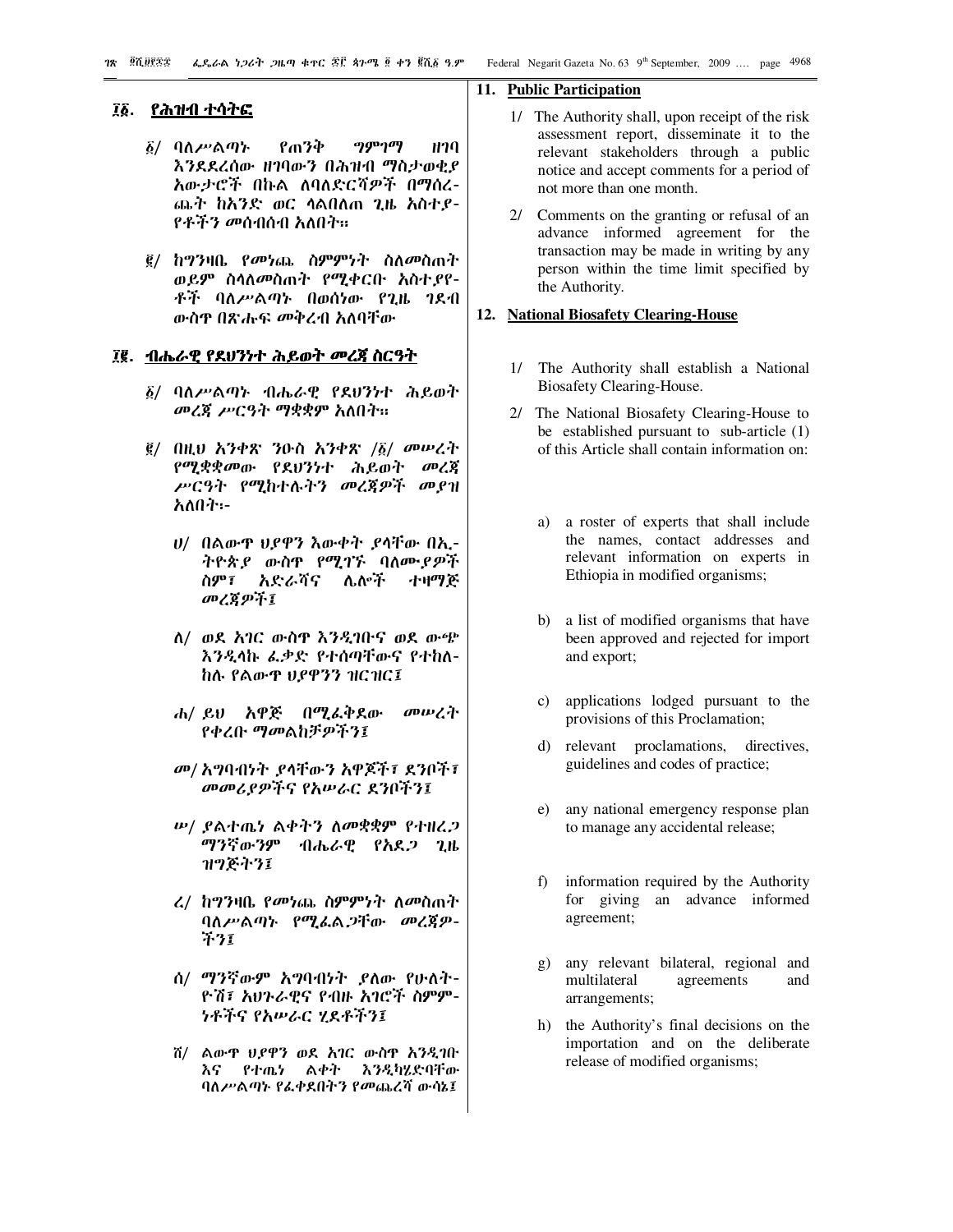- ቀ/ ይህን አዋጅ ለማስፌፀም የሚያስፌልጉ ሴሎች ተጨማሪ መረጃዎችን።
- ፫/ ወደ ብሔራዊ ደህን*ነ*ተ ሕይወት የመረጃ ስርዓት ውስዋ የገቡት ማናቸውም ዘገባዎችና ሰነዶች ለሕዝብ ክፍት መሆን አለባቸው፡፡
- ፬/ በዚህ አዋጅ በአንቀጽ ፲፫ መሥረት በምስጢር እንዲያዝ የተወሰነበት መረጃ ወደ ብሔራዊ የደህንነተ ሕይወት መረጃ ሥርዓቱ እንዳይገባ የተከለከለ ነው።

#### ፲፫. በምስጢር የሚያዝ መረጃ

- ፩/ እያንዳንዱ አመልካች በምስጢር እንዲያዙ-ለት የሚፌል*ጋ*ቸውን መረጃዎች ለባለሥል-ጣኑ የማሳወቅ መብት አለው።
- <sup>፪/</sup> ለደሀንነተ ሕይወትና ለሌላ ምክን*ያ*ት አስፌሳጊ በመሆኑ በምስጢር መጠበቅ የለበትም ብሎ ባለሥልጣኑ *ያሙ*ነበትን *መረጀ* ለይቶ ለአመልካቹ ይገልጽለታል። አመልካቹም በዚሁ ይስማማል ወይም *ማመ*ልከቻውን ይሰርዛል፡፡
- $\vec{E}$ / የዚህ አንቀጽ ንዑስ አንቀጽ /፩/ እና /፪/ ቡት *የሚ*ከተሉት መረጀዎች ምንጊዜም ድንጋጌዎች ቢኖሩም በአመልካቹ የሚቀር-በምስጢር አንዲያዙ አይፈቀድም፡-
	- ሀ/ የልውዋ ህያው ምንነት መግለጫ፣ የሕ-መልካቹ ስምና አድራሻ፣ የእንቅስ-.ቃሴው ዓላማና ቦታ፤
	- $\Lambda$ / ልውዋ ሕይውን ለመከታተል የሚያስ-ችል ዘዴና እቅድ እንዲሁም የአደ*ጋ* መቋቋሚያ ዝግጅት፤
	- ሐ/ ሲደርስ የሚችል *አደ.ጋ ግምገማ፣ በ*ተለ-ይም በሽታ የማስያዝ ወይም አካባቢን የማወክ ተጽዕኖ።
- ፬/ አመልካቹ አቅርቦት የነበረውን ማመልከቻ ከሰረዘ በዚህ አንቀጽ በንዑስ አንቀጽ /፫/ ከተዘረዘሩት በስተቀር የመረጀውን ምስጢ-ራዊነት ባለሥልጣኑ መጠበቅ አለበት።
- i) other information that is required to implement this Proclamation.
- 3/ The public shall have access to any record or document filed in the National Biosafety Clearing-House.
- 4/ Any information determined as confidential pursuant to Article 13 of this Proclamation shall not be placed on the National Biosafety Clearing-House.

## **13. Confidential Information**

- 1/ Every applicant shall have a right to notify the Authority specifying the information to be treated as confidential.
- 2/ Following a written request by the applicant for keeping information confidential, the Authority shall determine the information which is essential for biosafety and for other reasons not to be confidential and inform the same to the applicant. The applicant may then agree with the Authority or withdraw his application.
- 3/ Notwithstanding the provisions of subarticle (1) and (2) of this Article, in no case may the following information supplied by an applicant be kept confidential:
	- a) description of the modified organism, name and address of the applicant, purpose and location of the transaction;
	- b) methods and plans for monitoring the modified organism and for emergency response;
	- c) the evaluation of possible effects, in particular any pathogenic or ecologically disruptive risks.
- If the applicant withdraws the application, the Authority shall respect the confidentiality of the information except for that part referred to in sub-article (3) of this Article.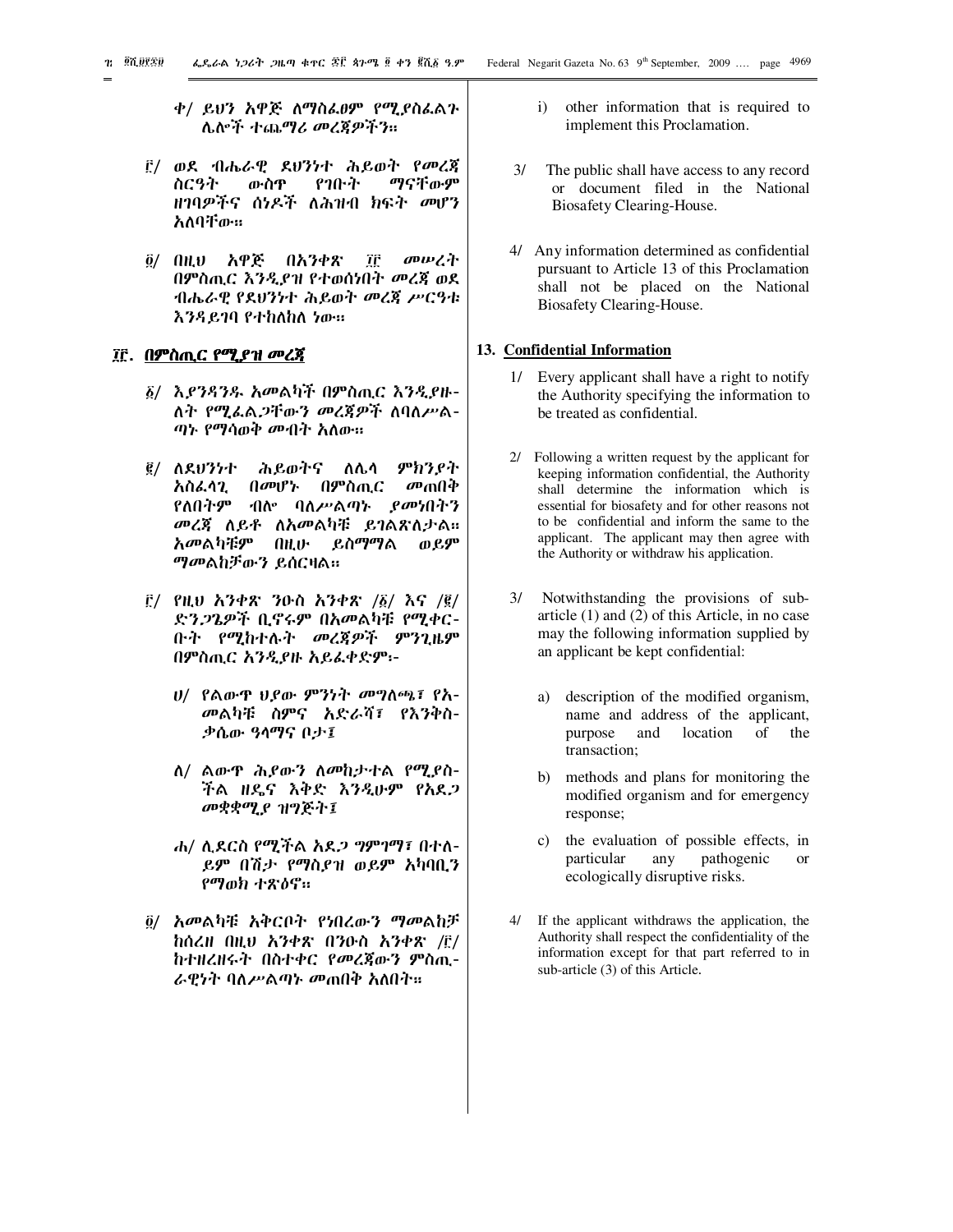#### ፲፬. <u>ውሳኔ አሰጣጥ</u>

- $\delta$ / ባለሥልጣኑ በአመልካቹ የቀረበውን እንዲ-ሁም በፕሮቶኮሉና በብሔራዊ የደሀንነተ ሕይወት የመረጃ ሥርዓት ውስዋ የሚገኘ-ውን መረጃ፣ የባለሙያዎች አስተሳሰብንና የየባለድርሻዎች አስተያየትን በማጤንና ከሚመለከታቸው የመንግሥት አካላት ጋር በመመካከር በቀረበው ማመልከቻ ላይ ውሳኔ *መ*ስጠት አለበት።
- <u>፪/ ውሳኔ ከመሰ</u>ጠቱ በፊት ባለሥልጣኑ <u>አስፌሳጊ መስሎ የታየውን ተጨማሪ መረጃ</u> አመልካቹ አንዲያቀርብ ሊጠይቅ ይችሳል። የተጠየቀውን መረጀ ያሳቀረበ ማንኛውም አመለካች ማመልከቻውን እንደሰረዘ ይቆጠራል።
- ፫/ ባለሥልጣኑ የባለሙያዎች አስተሳሰብና የባለድርሻዎች አስተያየቶች በደረሱት በ፲፩ ቀናት ውስዋ የጠንቅ *ግ*ምገማ ዘገባውን  $0$ ויס $9$ ויס $19$ 
	- ሀ/ እንቅስቃሴውን ከኢምንት ያለፌ ጠንቅ የማያስከትል መሆኑን ካመነ ዘገባውን *ያ*ለ ቅድ*መ* ሁኔታ በማጽደቅ ከግንዛቤ የመነጨ ስምምነቱን ይሰጣል፤
	- ማኝነት ሲወገዱ ወይም ወደ ኢምን-ለ/ ሊከተሉ የሚችሉ ጠንቆች በአስተማ-ትነት ደረጃ ሲቀነሱ እንደሚችሉ ካመነ ዘገባውን ያጸድቅና ጠንቆቹን ለመግ-ታት የሚያስፌልጉ ግዴታዎች እንዲ-ሟሉ ከግንዛቤ የ*መነ*ጨ ስምም*ነቱን* ይሰጣል፤
	- *ሐ/* በተሻለ *መረጀ የተደገ*ሬ ውሳኔ ለመስ-ጠት እንዲቻለው *አመ*ልካቹን ተጨማሪ መረጃ እንዲያቀርብ ይጠይቃል፤ ወይም
	- መ/ ዘገባውን ውድቅ በማድረግ ከግንዛቤ የመነጨ ስምምነቱን ይከለክላል።
- $\tilde{g}/$  በዚህ አንቀጽ ንዑስ አንቀጽ / $\tilde{g}/$  መሥረት ውሳኔው ከተሰጠ በኋላ በእንድ ሳምንት ጊዜ ውስዋ ባለሥልጣኑ የውሳኔውን ቅጂ ወደ ብሔራዊ የደሀንነተ ሕይወት የመረጀ ሥርዓት ማስገባት አለበት።

#### **14. Decision making**

- 1/ The Authority shall make its decision on the application by taking into account the information presented by the applicant, the information found in the Protocol and the National Biosafety Clearing-Houses, expert opinion and stakeholders' comments, and in consultation with the concerned public agencies.
- 2/ The Authority may, prior to taking a decision, request for further information as it may deem necessary. Any applicant who fails to supply the required further information shall be deemed to have withdrawn the application.
- 3/ The Authority shall, within 15 days after it has received the opinion of experts as well as stakeholders' comments, evaluate the risk assessment report and:
	- a) approve the report without conditions and give its advance informed agreement if it is convinced that the transaction will not pose any significant risk;
	- b) approve the report and issue an advance informed agreement with conditions that must be fulfilled in order to eliminate or reduce to insignificant level risks if it is convinced that such risks can be effectively contained;
	- c) require the applicant to provide more information to enable better informed decision making; or
	- d) reject the report and deny an advance informed agreement.
- 4/ The Authority shall lodge a copy of the decision given in accordance with subarticle (1) of this Article in the National Biosafety Clearing-House within one week of issuing it.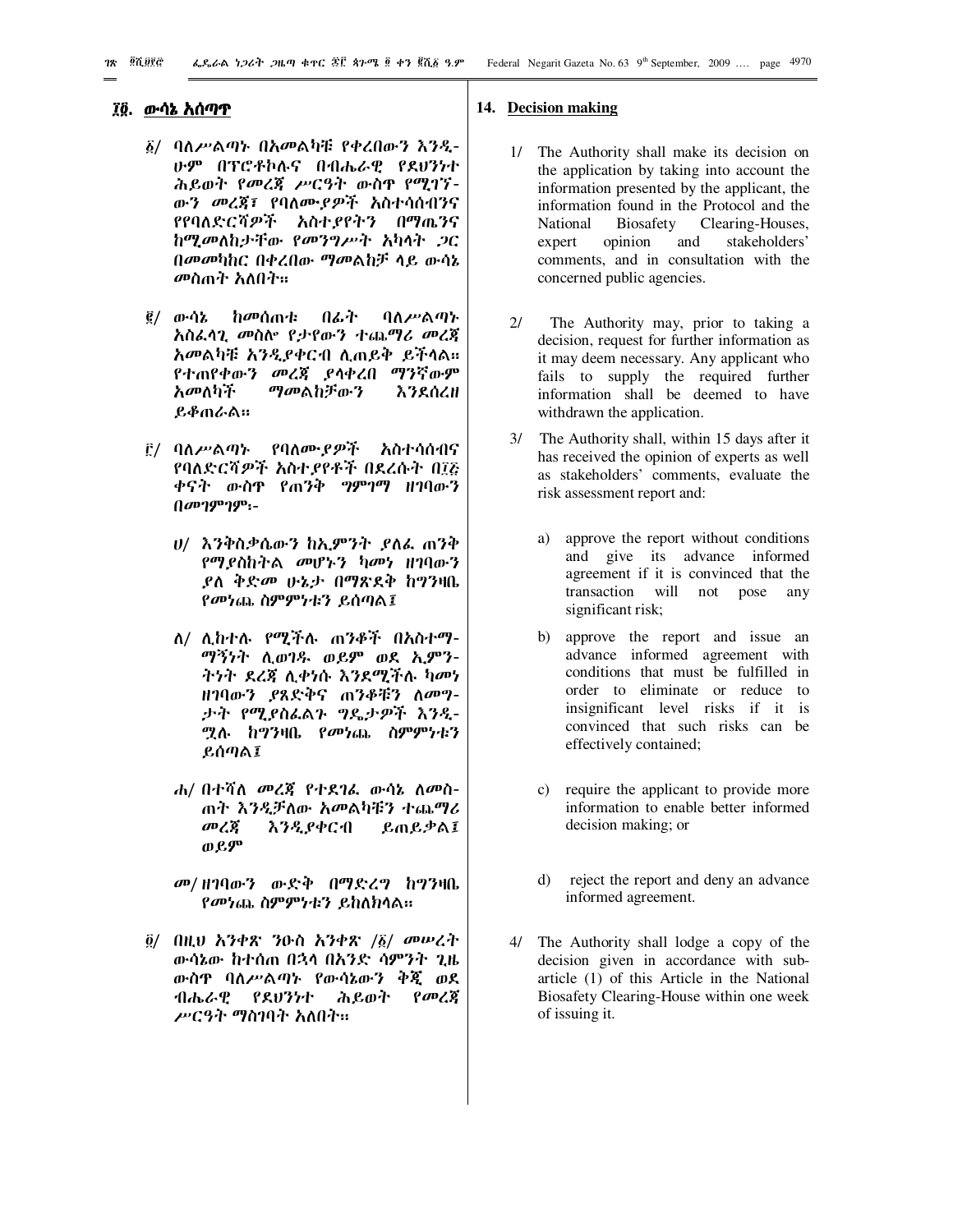#### ፲፭. ውሳኔ ስለመከለስ

- ፩/ ባለ*ሥ*ልጣኑ ስለልውዋ ሕያው .የገኘው አዲስ መረጃ ወይም የነበረው መረጀ ሲገመገም ከባድ ጠንቅ ሊከተል እንደሚችል ካመለከተ ተሰዋቶ የነበረ ከግንዛቤ የመነጨ ስምምነት ተጨማሪ ሲሰረዝ፣ ወይም ግዴታዎች ሊካተቱበት ይችላል።
- ፪/ አመልካቹ ከግንዛቤ የመነጨ ስምምነቱን ካገኘ በኋላ ሊደርስ ስለሚችል ከባድ ጠንቅ መረጀ ካገኘ ለባለሥልጣኑ ወዲያውኑ ማሳወቅ አለበት።
- ፫/ በተሰጠው ከግንዛቤ የመነጨ ስ**ምም**ነት የተካተተ ማንኛውም ግዴታ ሳይሟላ ከቀረ ባለሥልጣኑ እንቅስቃሴውን ሊያሰቆምና ልውዋ ሕያው እንዲወገድ እስከ ማድረግ ድረስ ተገቢ ሆኖ የገኘውን እርምጃ ሲወስድ ይችሳል።
- ፬/ ለማንኛውም እንቅስቃሴ ከግንዛቤ የመነጨ ስምምነት በመከልከሉ ምክንያት እንደገና እንዲታይ የሚቀርብ ማመልከቻ በአዲስ ሳይንሳዊ መረጃ ከተደገሬ እንደ አዲስ ማመልከቻ በድ*ጋ*ሚ ሲታይ ይችላል። ይህ ካለሆነ ግን ክልከላው የፀና ይሆናል።

# ፲፯. ከግንዛቤ የመነጨ ስምምነት ፀንቶ ሊቆይ የሚችልበት ጊዜ

- $\tilde{g}/$  በተቀመጠው የጊዜ ገደብ ውስዋ እንቅስ-ቃሴው ካልተከናወነ ተሰዋቶ የነበረ ከግንዛቤ የመነጨ ስምምነት ተፈፃሚነት ይቋረጣል።
- $\tilde{g}/$  በዚህ አንቀጽ ንዑስ አንቀጽ / $\tilde{g}/$  መሥረት ተሰዋቶ የነበረ ከግንዛቤ የመነጨ ስምምነት ተራየሚነት መቋረዋን ተገቢነት የሚቃወም አመልካች ተቃውሞውን በአሥራ አምስት ቀናት ውስዋ በጽሑፍ ለባለሥልጣኑ ማቅረብ ይችላል።
- $\mathbf{E}/$  በዚህ አንቀጽ ንዑስ አንቀጽ / $\mathbf{E}/$  መሥረት ማመልከቻ ሲቀርብለት ባለሥልጣኑ ከግንዛቤ የመነጨው ስምምነት ተፈፃሚነት እንዲራዘም ወይም የጠንቅ ግምገማው እንዲከለስ ወይም በድ*ጋሚ* እንዲሰራ በ፴ የሥራ ቀናት ውስዋ መወሰን አለበት።

#### 15. Review of Decision

- 1/ Any advance informed agreement given may be revoked or subjected to additional conditions if the authority obtains new information that shows, or a review of existing information indicates. anv significant risk from the modified organism.
- $2l$ Where information becomes available to the applicant after receiving the advance informed agreement on possible significant risk, the applicant shall immediately notify the Authority.
- If any condition contained in an advance  $31$ informed agreement is not strictly complied with, the Authority may take any action that it may consider appropriate for the immediate cessation of the transaction. including the destruction of the modified organism.
- $\Delta l$ Any application to reconsider a refusal of an advance informed agreement for any transaction shall be treated as a new application if it is accompanied by new scientific information. Otherwise a refusal shall be final.

## 16. Duration of Validity of an Advance Informed **Agreement**

- 1/ An advance informed agreement shall expire if the transaction has not been performed within the time frame set out for it during its approval.
- $2l$ Any applicant who wishes to challenge the appropriateness of expiry of an advance informed agreement pursuant to sub-article (1) of this Article may submit a written application to that effect to the authority within fifteen days from the date of expiry.
- Within 30 working days from the receipt of an application pursuant to sub-article (2) of this Article, the Authority shall decide whether to extend the validity of the advance informed agreement or to order the revision or the redoing of the risk assessment.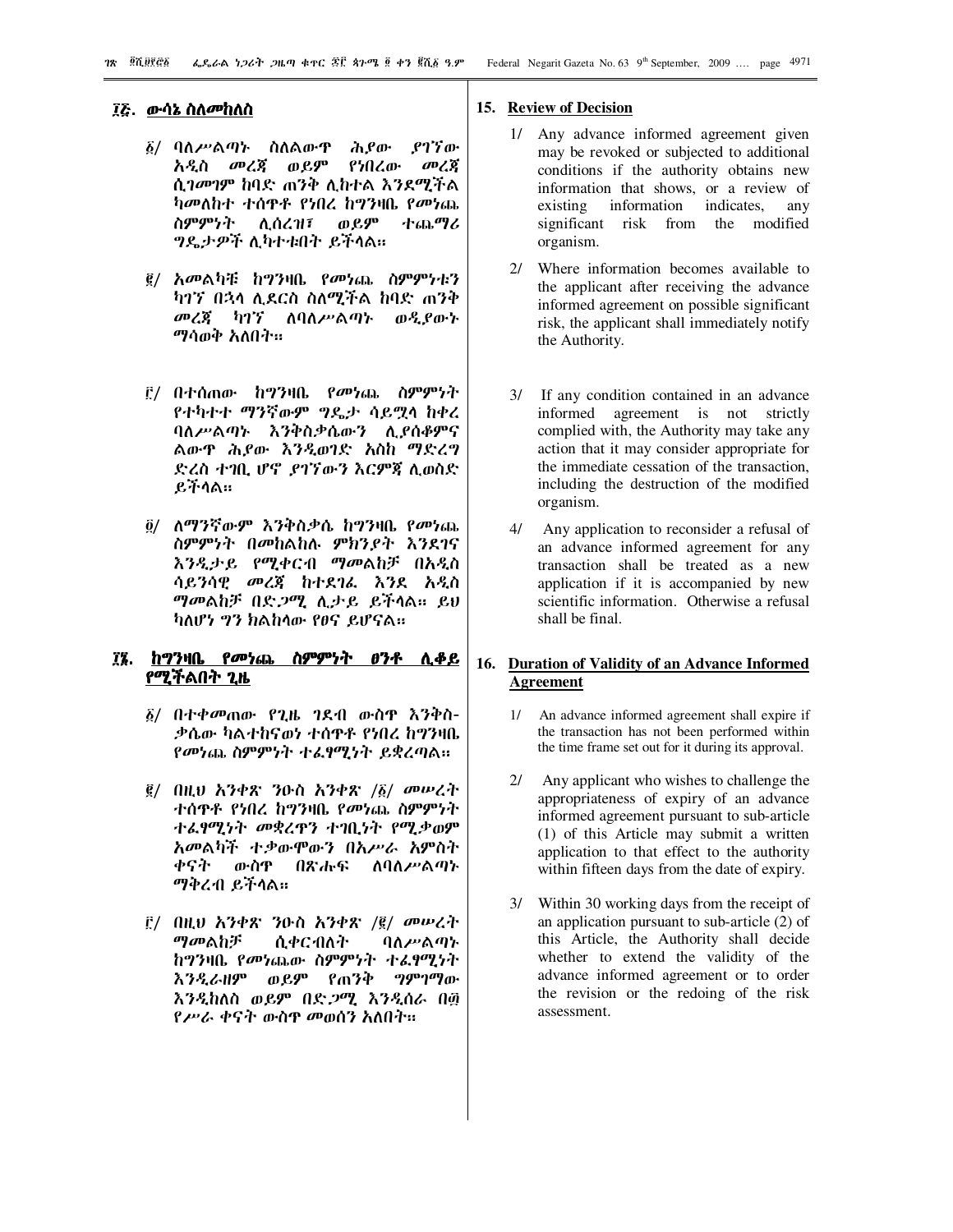## ፲፯. <u>ፌቃድ የተሰጣቸው ሰዎች ግዴታዎች</u>

- ፩/ ፌቃድ የተሰጠው ማንኛውም ሰው በጸደቀው የጠንቅ *ግምገማ ዘገ*ባ በተመለከተው የጊዜ ገደብ ውስዋ ስለሚያካሂደው እንቅስቃሴ የፅሁፍ ዘገባ ለባለሥልጣኑ ማቅረብ አለበት።
- e/ ፌቃድ የተሰጠው ማንኛውም ሰው በይዞታው ደለውን ማንኛውንም ለገበደ ደልቀረበ ልውዋ ሕያው ከባለሥልጣኑ አዲስ ከግንዛቤ *የመነ*ጨ ስምምነት ሳ*ያገ*ኝ ስሌሳ ሰው አሳልፎ እንዲሰዋ አይፌቀድለትም።
- ፫/ ማንኛውም ፌቃድ የተሰጠው ሰው የሰውንና የአንስሳትን ጤንነት እንዲሁም አካባቢን ከማንኛውም ጠንቅ የሚጠብቅበትን የአደ*ጋ* መቋቋሚያ ስልት በዚህ አዋጅ መሠረት በሚወጡ ደንቦችና መመሪያዎች መሠረት አዘጋጅቶ መተግበር አለበት።
- ፬/ ማንኛውም ፌቃድ የተሰጠው ሰው በይዞታው የነበረ ማንኛውም ልውዋ ሕያው ቢጠፋበት ወይም ቢሰረቅበት ወዲያውኑ ለባለሥልጣኑ ማሳወቅ አለበት።

# ፲፰. ሥልጣን የተሰጣቸው የፌቃድ ሰጪ መሥሪያ ቤቶች ተግባራት

- ፩/ ሥልጣን የተሰጠው ፌቃድ ሰጪ መሠሪያ ቤት ከግንዛቤ የመነጨ ስምምነት ሳሳቀረበ አመልካች እንቅስቃሴውን እንዲያካሄድ ከመፍቀድ የተከለከለ ነው።
- *፪/ ባለሥልጣኑ የሰጠውን ከግንዘቤ የመነጨ* ስምምነት ሲያግድ ወይም ሲሰርዝ ሥልጣን የተሰጠው *ፌ*ቃድ ሰጪ *መሥሪያ* ቤት ሊዚያው እንቅስቃሴ ሰዋቶት የነበረውን ፌቃድ ማገድ ወይም መሰረዝ አለበት።

#### ፲፱. <u>የተቆጣጣሪዎች ሥልጣንና ተግባር</u>

- ፩/ ማንኛውም ተቆጣጣሪ የዚህ አዋጅና በአዋጁ መሠረት የሚወጡ ደንቦችና መመሪያዎች መከበራቸውን ለማረጋገዋ፡-
	- ሀ/ ማንኛውም ወደሚካ-እንቅስቃሴ ሂድበት በታ ወይም ተቋም ውስዋ ማግባት፣
	- ለ/ የሚካሄደውን እንቅስቃሴ መፌተሽና ማስተካከያ እርምጃዎች እንዲወሰዱ ትስዛዝ መስጠት፤

#### 17. Duties of Authorized Persons

- 1/ Every authorized person shall, within the time specified in the approved risk assessment report, submit to the Authority a written report on the transaction that he has been carrying out.
- $2l$ No authorized person shall transfer any modified organism that has not been put on the market to any other person without obtaining a new advance informed agreement from the Authority.
- Any authorized person shall, in accordance with  $3/$ regulations and directives to be issued pursuant to this Proclamation, develop and implement his own risk management strategy to protect human and animal health and the environment from any risk.
- $4/$ Every authorized person shall immediately inform the Authority whenever any modified organism is lost or stolen from him.

## 18. Duties of Competent Licensing Agencies

- Every competent licensing agency is prohibited from giving a license for any transaction uless the applicant has submitted to it an advance informed agreement.
- $2l$ Every competent licensing agency shall suspend or cancel any license it has given following the decision of the Authority to suspend or cancel the advance informed agreement that it has granted.

#### 19. Powers and Duties of Inspectors

- 1/ Any inspector may, for the purpose of ensuring compliance with provisions of this Proclamation and regulations and directives to be issued pursuant to this Proclamation:
	- a) enter any place or facility in which a transaction is taking place;
	- $b)$ inspect and order the taking of any corrective measures on the transaction being carried out;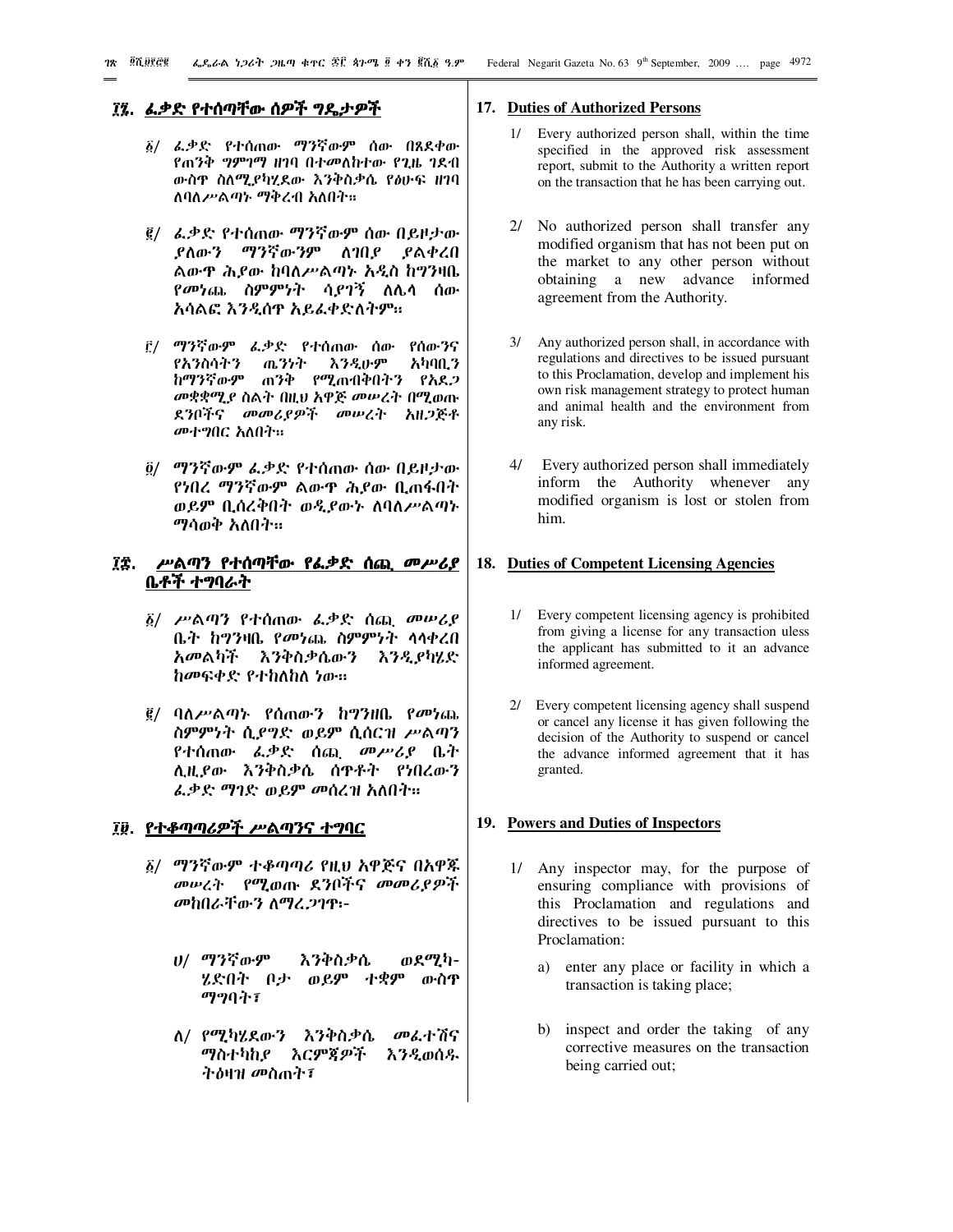- *ሐ*/ እንቅስቃሴ ከሚያካሂደው ሰው ወይም ከኃላፊው መረጃ መጠየቅና ማግኘት፣
- መ/ ከእንቅስቃሴ ጋር ግንኙነት ያለውን ማንኛውንም መዝገብ ወይም ሰነድ መመርመርና ቅጅው እንዲሰጠው መጠየቅ፣ እና
- ሥ/ የማንኛውንም ቁስ ናሙና ያለ ክፍያ *መ*ውሰድና አስፌሳጊ የሆነ ፍተሻ ማካሂድ ወይም እንዲካሂድ ማድረግ፣ ይችላል።
- ፪/ ማንኛውም ተቆጣጣሪ በዚህ አዋጅ የተሰጠውን ሥልጣንና ተግባር በት*ጋ*ትና ባለማዳላት ማከናወን እንዲሁም በተጠየቀ ጊዜ መታወቂያውን ማሳየት አለበት።

#### <u>፳. በመግቢያና በመውጫ ቦታዎች የሚደረግ ቁዋዋር</u>

- $\delta$ / ማንኛውንም ልውዋ ሀያው ይዞ ወደ አገር ውስዋ የሚገባ ወይም ከአገር የሚወጣ ግለሰብ በመግቢያ ወይም በመውጫ በሩ በስራ ላይ ላለ የንምሩክ ሥራተኛ ማሳወቅ አለበት።
- $\underline{\overline{e}}$ / ማንኛውም የጉምሩክ ሥራተኛ ከግንዛቤ የመነጨ ስምምነት ሳይኖር ማንኛውም *ግ*ለሰብ ልውዋ *ህያው መያዙን* ከጠረጠረ ወይም ልውዋ ሀያው ይዟል ብሎ የጠረጠረውን ጭነት ካገኘ ያግተውና ስባስሥልጣኑ ያሳውቃል።
- ፫/ በዚህ አንቀጽ ንዑስ አንቀጽ /፪/ መሥረት የታገተውን ነገር የጉምሩክ ሥራተኛው በብዝሀ ሕይወት፣ በአካባቢ ወይም በሰው ወይም በእንስሳት ጤንነት ሲደርሱ የሚችሉ ጠንቆችን በሚያሳንስ ዘዴ ያስቀምጠዋል።
- $\ddot{\theta}$ / ባለሥልጣኑ በዚህ አንቀጽ ንዑስ አንቀጽ /፪/ መሠረት ከታገተው ነገር ላይ ናሙና ወስዶ በመመርመር ልውዋ ሕያው ያስበት መሆን አለመሆኑን ማረ*ጋ*ገዋ አለበት።
- $\vec{g}$ / የጉምሩክ ሥራተኛ የተረከበው ሕደው ልውዋ *አ*ለመሆኑ በዚህ *አንቀጽ ን*ውስ *ኢንቀጽ /፬/ መሡረት በተካሂ*ደ ፍተሻ ከተረ*ጋገ*ጠ ስምርመራ በዋቅም ላይ የዋስው መጠን ብቻ ተቀንሶበት ለተያዘበት ሰው መመለስ አለበት።
- c) request and obtain information from any person carrying out or in charge of the transaction;
- d) examine and obtain a copy of any record or document related to a transaction; and
- e) take free of charge samples of any material or substance as required and carry out or cause to be carried out tests he considers appropriate.
- 2/ Every inspector shall exercise in due diligence and impartiality in the discharge of his powers and duties pursuant to this Proclamation and shall show his identity card whenever requested.

#### **20. Inspections at Points of Entry and Exit**

- 1/ Any person in possession of any modified organism shall, on arrival or departure, declare such possession to the customs officer on duty at the point of entry or exit.
- 2/ Where a customs officer suspects that any person is in possession of a modified organism or any load contains any modified organism, without a written advance informed agreement, he shall impound it and notify the Authority.
- 3/ The customs officer shall store the suspected modified organism referred to under sub-article (2) of this Article in such a manner that risks to biodiversity, the environment or human health are minimized.
- 4/ The Authority shall, by examining samples, verify whether the impounded material referred to under sub-article (2) of this Article contains any modified organism or not.
- 5/ If any organism surrendered to a customs officer is determined by the Authority not to be modified, the impounded amount after reducing the amount used up during analysis shall be returned to the person who had surrendered it.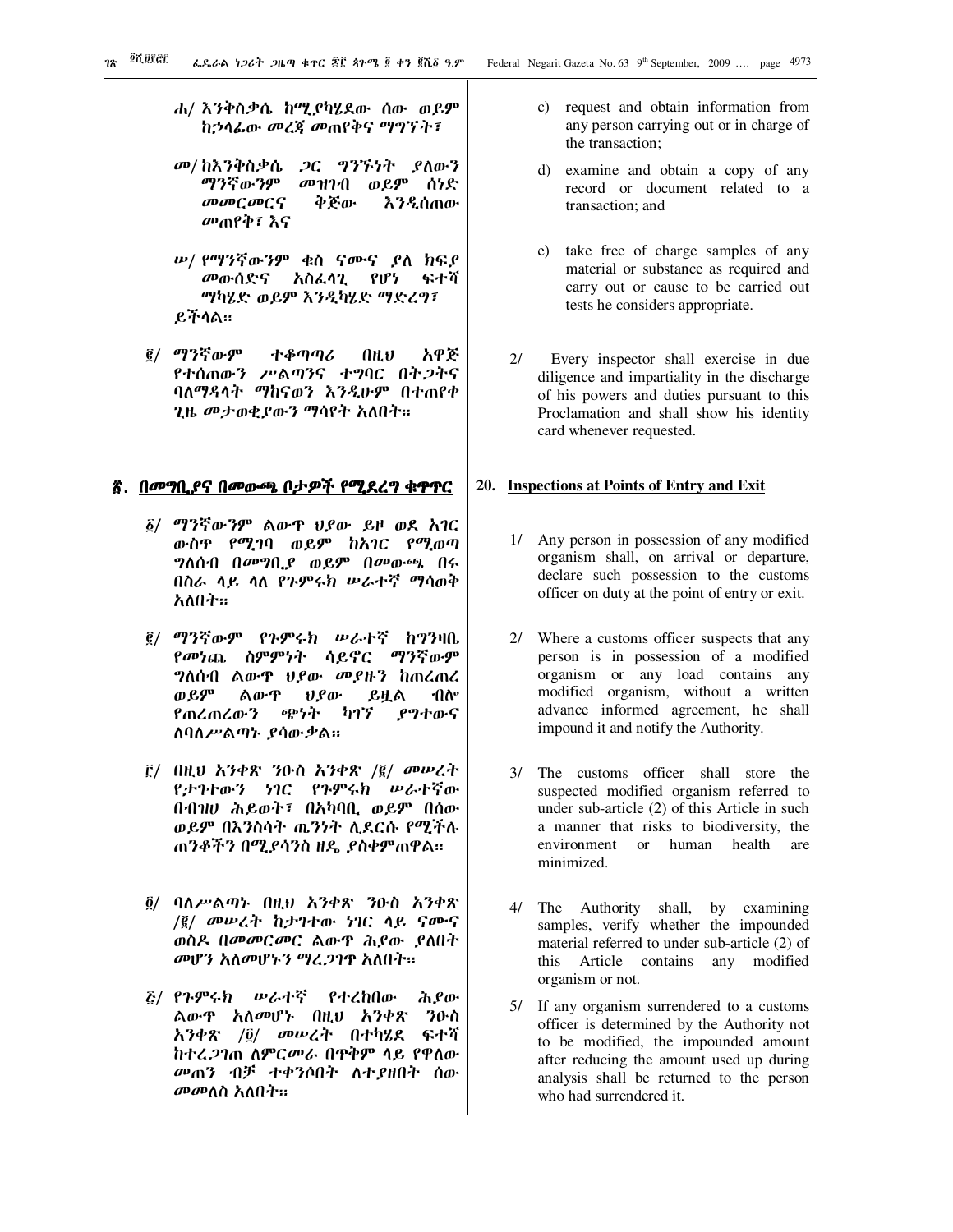- $\tilde{g}/$  በዚህ አንቀጽ ንዑስ አንቀጽ / $\tilde{g}/$  መሥረት ታግቶ የተቀመጠው ነገር ልውዋ ሕ*ያ*ው መሆኑ ከተረ.2ገጠና በ፴ ቀናት ውስዋ ከኢትዮጵያ እንዲወጣ ካልተደረገ ባለሥልጣኑ በማቃጠል ወይም ተገቢ በሆነ ሌሳ መንገድ እንዲወገድ *ያ*ደር*ጋ*ል።
- $\tilde{A}$ / ወደ አገር ውስዋ የገባ ልውዋ ሕይው ተቀባይ አዋቶ በደረሰበት ቦታ ከሁለት ሳምንታት በላይ ከቆየ ባለሥልጣኑ ከጉምሩክ ሥራተኛ ወይም ከሌላ ተገቢ የመንግሥት ባለሥልጣን ጋር በመሆን ልውዋ *ህያ*ው ወደ መጣበት *አገ*ር እንዲመለስ ወይም አካባቢያዊ ተቀባይነት ባለው ዘዴ እንዲወገድ እርምጃ ሊወሰድ ይችሳል።
- ፰/ ተገቢው እርምጃ ላለመወሰዱ ግለጽ ዋፋት መኖሩ ካልተረ*ጋ*ገጠ በስተቀር በዚህ አንቀጽ ጠው *ነገ*ር ይዘቱ ቢበሳሽ ባለ*ሥ*ልጣኑም ሆነ ንዑስ አንቀጽ /፫/ መሠረት ታግቶ የተቀመ-የጉምሩክ ሥራተኛው ተጠያቂ አይሆኑም።
- ፱/ በዚህ አንቀጽ ንዑስ አንቀጽ /፪/ መሥረት ታግቶ የቆየውን ልውዋ ህያው ለማስወገድ ለማስቀመዋ ወይም መለሶ ወደ ውጪ ለመላክ የወጣው ማንኛውም ወጪ በታንተበት ሰው መሽፌን አለበት።

# <u>ኛ፩. ቅጣት</u>

- ፩/ በወንጀል ሕግ ድን*ጋ*ጌዎች የበለጠ የሚያስ-ቀጣ ካለሆነ በስተቀር፡-
	- $U/$  ማንኛውም ሰው ሆን ብሎ በሰው ጤንነት፣ በብዝሐ ሕይወት፣ በአካባቢ ወይም በንብረት ላይ ንዳት ለማድረስ ወይም በሌላ መንገድ ለማወክ እንቅስቃሴ ካካሂደ ከ፲ <u>አስከ ፲፭ ዓመት በሚ</u>ደርስ ጽኑ *እሥራት* ይቀጣል፤
	- ስ/ የዚህን አዋጅ ድንጋጌ ወይም በዚህ አዋጅ መሠረት በወጣ ደንብ ወይም መመሪያ የተደነገገውን የተሳለፌ ማንኛውም ሰው ከ፬ሺ እስከ ፯ሺ ብር በሚደርስ የገንዘብ መቀጮ ወይም ከአንድ እስከ ሦስት ዓመት በሚደርስ እሥራት ወይም በሁለቱም ይቀጣል።
- ፪/ የወንጀሉ ድርጊት የተሬጸመው በሕግ የሰውነት *መ*ብት በተሰጠው አካል ሲሆን የቅጣቱ አወሳሰን በኢትዮጵያ ፌዴራሳዊ ዲሞክራሲያዊ ሪፐብሊክ ወንጀል ሕግ አንቀጽ ፺ ድን*ጋ*ጌዎች መሥረት ይፌጸማል።
- 6/ If the material impounded and stored pursuant to sub-article (2) of this Article is proved to contain any modified organism and if it is not taken out of Ethiopia within 30 days, the Authority shall destroy it by incineration or by any other method it deems appropriate.
- 7/ Where any imported modified organism remains unclaimed at the port of entry for more than two weeks, the Authority, together with a customs officer or other appropriate government officer, may take any action necessary to send back the modified organism to the country if came from or to dispose of it in an environmentally sound manner.
- 8/ Neither the Authority nor the customs official shall be held liable for any deterioration in storage in the condition of the contents of the material impounded and stored under subarticle (3) of this Article unless manifest failure to take reasonable measure is proved.
- 9/ All costs of any disposal, safe-keeping or re-export of any load of modified organism that has been impounded under sub-article (2) of this Article shall be borne by the person who had surrendered it.

#### **21. Penalties**

- 1/ Unless the act entails higher penalty under the provisions of the Criminal Code:
	- a) any person who engages in any transaction with the intention of causing harm to human health, biological diversity, the environment or property shall be punishable with rigorous imprisonment from 10 to 15 years.
	- any person who violates any provision of this Proclamation or regulations or directives issued pursuant to this Proclamation shall be punishable with a fine from Birr 4,000 to Birr 7,000 or with imprisonment from one to three years or both.
- 2/ Where the offense is committed by a juridical person the penalty shall be determined in accordance with the provisions of Article 90 of the Criminal Code of the Federal Democratic Republic of Ethiopia.